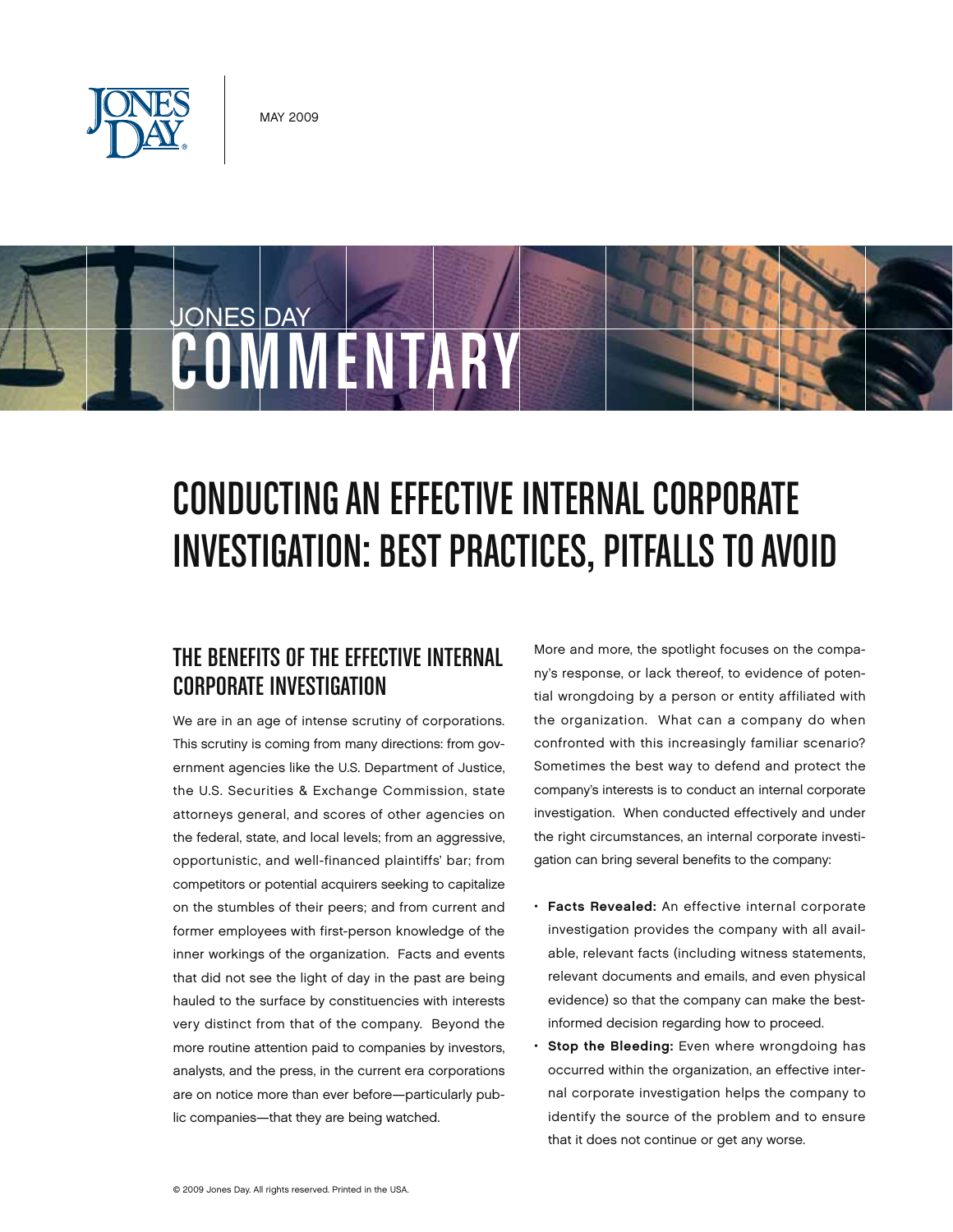- • Memorialize Good-Faith Response: An effective internal corporate investigation memorializes the company's appropriate, good-faith response to allegations of wrongdoing within the organization.
- Potential Insulation/Mitigation Against Corporate Liability: Although the doctrine of respondeat superior makes the company liable for certain acts of its agents, an effective internal corporate investigation can insulate against and/ or mitigate the company's liability for the wrongdoing of its employees or affiliates.
- Promote Ethical Behavior: An effective internal corporate investigation can deter future bad acts by employees by demonstrating that the company will take seriously, and get to the bottom of, any evidence of wrongdoing within the company.

### The Components of an Effective Internal Corporate Investigation

In this age of scrutiny for companies, the internal corporate investigation has become a well-recognized tool for achieving the benefits described above. While a full-blown investigation may not be required or prudent in response to any allegation of wrongdoing in the company, senior management and boards of directors should understand that an appropriately designed internal review can bring these benefits. But what are the components of an "effective" internal corporate investigation? What steps can a company take to ensure that it is getting the full benefits of this protective measure?

In sum, a good investigation has three basic components: (1) the right investigator; (2) a well-designed, reasonable, and flexible work plan for the investigator to follow; (3) and effective implementation of the work plan through tested practices to extract, understand, and utilize on the company's behalf the information obtained.

Who Should Investigate? Choosing the Right Investigator. It is often preferable for an internal corporate investigation to be conducted or directed by an attorney, whether in-house or outside counsel. This is because the attorney's work on behalf of the corporate client will be protected from disclosure—at least in the first instance—by the attorney-client privilege and work product protections. While there are various ways that outsiders can seek to obtain privileged communications and attorney work product (some of them more successful than others) at least these privileges create an initial barrier to the disclosure

of the information to the outside world. Indeed, the Supreme Court made clear more than 25 years ago that receiving privileged advice in the setting of an internal corporate investigation is one of the best ways to ensure that corporations comply with the law. Upjohn v. United States, 449 U.S. 383 (1981).

Determining whether the investigation should be conducted by inside or outside counsel can be a more difficult strategic question. The benefits of using in-house counsel can include reduced expense and more intimate knowledge of the company's business and people. Outside counsel may have more knowledge, familiarity, or expertise with the particular laws or legal structure at issue, or with the inner workings of the government agency that ultimately will be interested in the results of the investigation. Outside counsel may be viewed as more independent by regulators or prosecutors. Outside counsel may also be better equipped to deal with sensitive or embarrassing issues; employee witnesses may be more willing to speak with an outsider whom they don't see regularly in the workplace. In other instances, it makes sense for the investigation to be conducted jointly with inside and outside counsel.

If outside counsel is selected, it is helpful to clarify who within the corporation will be the contact person to direct the work of outside counsel and to receive reports regarding the progress of the investigation.

In some investigations, inside or outside counsel will need to retain an expert to assist in understanding certain information. In complex cases involving accounting issues, for instance, counsel will sometimes retain a forensic accountant to provide expert assistance to help the attorney-investigator understand the facts uncovered through an accountant's eyes. Where an expert is necessary, the expert should be retained by the attorney-investigator directly to bring the expert's work within the attorney-client privilege.

Developing an Effective Work Plan. Once the investigator is selected, it is important for the investigator to develop (in close consultation with the client) a carefully designed work plan. The work plan should have the following components: (1) the work plan must identify the scope of the review by clarifying the issues to be considered and addressed as well as any limitations on the investigator; (2) the work plan must identify (in as much detail as is reasonable) the anticipated methods of data collection including email collection and review, hard copy document collection and review, and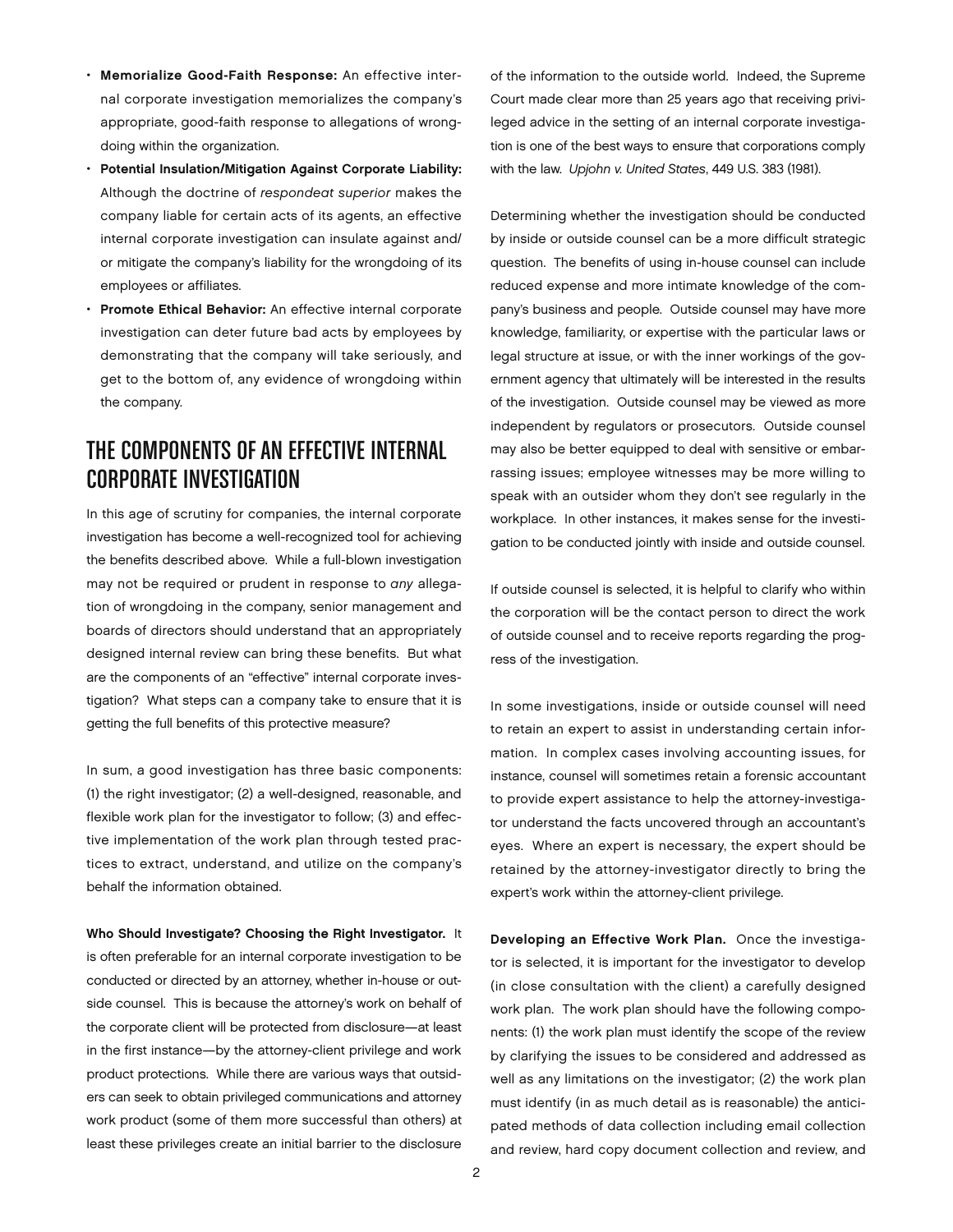witness interviews; and (3) the work plan should make clear whether a final report, written or oral, is contemplated.

Developing a work plan is both an art and a science. The work plan should be narrow enough to address only the issues that require attention from the investigators but broad and flexible enough to permit exploration of unexpected facts that may be important to the company. A overly broad work plan will result in unnecessary work and expense for the corporate client, but an overly rigid and narrow work plan may miss key issues.

Implementing the Work Plan Effectively. Once the work plan is developed and approved by the corporate client, it must be implemented effectively. Each step in the investigation requires the exercise of judgment and attention to detail.

Evidence Preservation. At the outset of the investigation, an evidence preservation memorandum typically should be issued to relevant persons in the company. The memorandum should make clear that all relevant documents, including hard-copy and electronic files as well as emails, must be retained by the employee for the entire scope of the investigation. When the company has received an official request for information, such as a subpoena from the DOJ or SEC, circulating a prompt evidence preservation memorandum to all relevant persons is a necessity

When to Review Documents. The attorney-investigator should determine whether to conduct document and/or email review before conducting witness interviews. It is often helpful to conduct at least limited document and email review in advance of witness interviews so that the documents or emails at issue can be discussed with key witnesses during the course of their interview. In other cases where a quick answer or explanation is necessary, it may be more helpful to conduct witness interviews first and then conduct follow-up interviews if new issues are raised by the documents.

How to Collect and Review Documents. The attorney-investigator should determine a client-approved method for collecting and reviewing relevant hard-copy documents and emails. Sometimes it is useful to meet with relevant witnesses early in the investigation to ask them to gather relevant hardcopy documents that they have stored in their files, offices, or even homes. Sometimes it is helpful to ask witnesses to pull and print documents from their computers that may be stored in relevant email files or folders. Once collected, the

attorney-investigator should determine the appropriate personnel and process for completing the document review as efficiently and cost-effectively as possible.

With respect to emails, the attorney-investigator should determine at the outset of the investigation precisely how, if at all, emails will be collected, reviewed, and coded during the course of the review. Typically, it will be helpful for the attorney-investigator to consult with the company's information technology staff to determine what type of data is available and how it is stored.

It is sometimes necessary to retain an outside electronic discovery vendor to assist in the collection of emails and to facilitate the review of emails by the investigation team. In such cases, the attorney-investigator should make sure that the client approves the vendor in question and that the fees for such services are as low as possible to satisfy the needs of the investigation and the corporate client.

Once the relevant documents are collected, they should be reviewed by competent persons to assist the attorneyinvestigator in understanding the chronology of key events at issue. Sometimes it will be helpful to create a factual chronology document that surveys the development of the issue in question over time.

Witness Interviews. Witness interviews are usually the centerpiece of an effective internal corporate investigation. Witness interviews should be conducted with at least two persons: one person to focus on asking the questions and the other person to observe the interview and take notes. Having two persons present for interviews also provides an additional witness as to what the interviewee stated in the event there is a later disagreement.

There are pros and cons to using a recording device in witness interviews, as there are a host of issues that result from the creation and existence of a recorded witness statement. Recording generally is not favored, at least for initial interviews. Companies certainly should refrain from surreptitiously recording witness interviews without first consulting with counsel on the details and legality of such a recording in the jurisdiction in question.

Instructing the Witness. At the outset of the interview, the attorney-investigator should provide certain instructions to